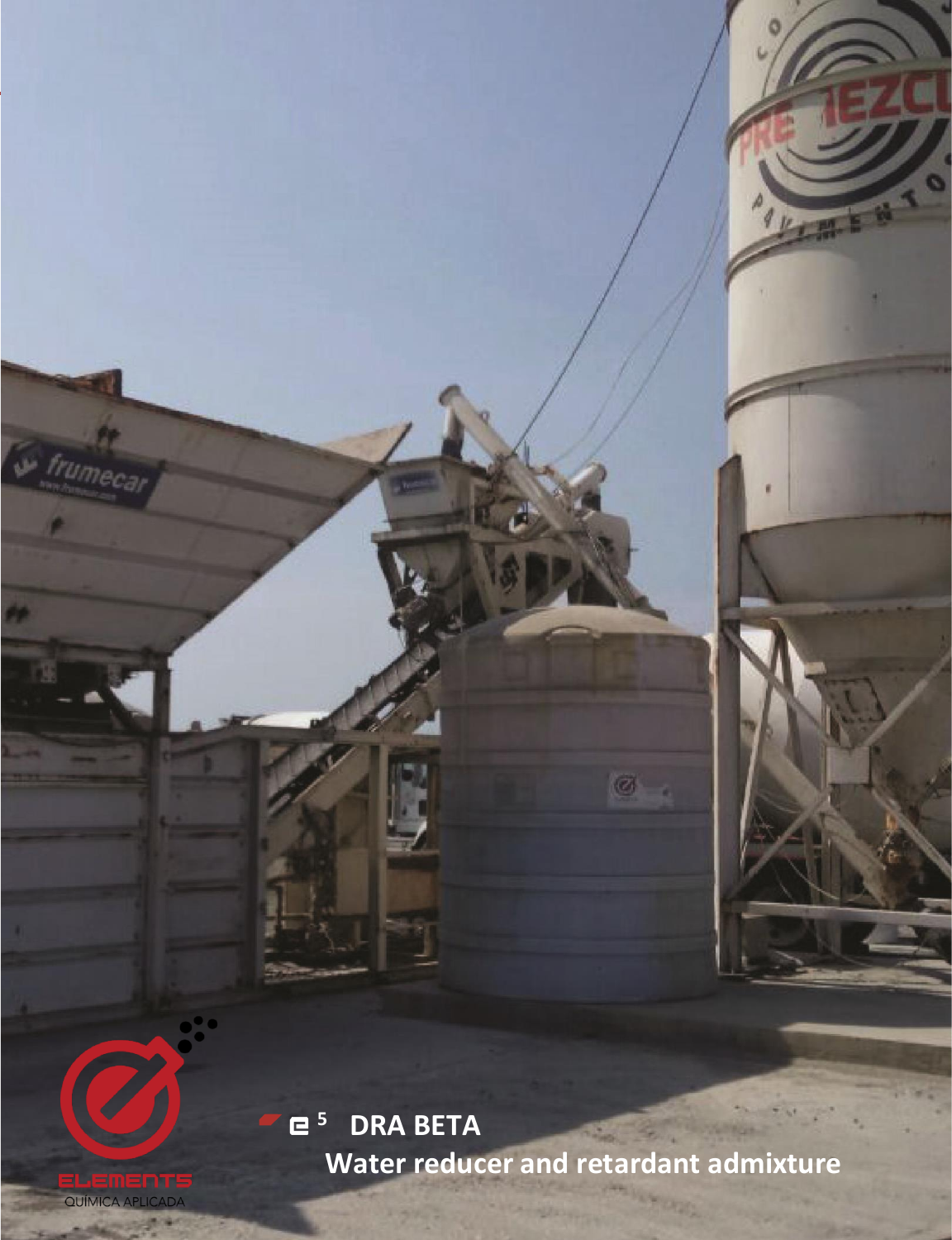### **Description**

**e <sup>5</sup> DRA BETA** is a water reducer and retardant, formulated with high technology and environmentally friendly dispersants, specially designed to break the flocculating effect of cement particles, as they come in contact with water.

Designed to overcome set delays with cements that contain pozzolanic additions and with traditional lignosulfonate admixtures. It allows water reductions greater than 5 % and widely complies with ASTM C 494 Type A admixtures.

#### **Benefits**

- It increases the mechanical strength of concrete.
- Improves the rheological properties of concrete.
- It reduces the permeability of concrete.
- $\blacksquare$  Reduces the water/binding materials ratio.
- It allows adequate transportation of fresh concretes mixed in warm climates.
- $I$  It increases the durability of concrete.
- Designed for cements with pozzolanic additions that delay setting times with conventional admixtures.
- It reduces the manufacturing cost per  $m<sup>3</sup>$  of concrete.
- Highly compatible with the **GUltra** reactive ash  $\mathcal{L}$ technology, in the production of higher durability hybrid concretes with important economic benefits.

# **<sup>5</sup> DRA BETA**



Specific gravity 1.20

Physical appearance: dark brown color

#### **Presentation**

19 L pail, 200 L drum and bulk

Useful life: 12 months in its original container

#### **Principal applications**

- **Durable hybrid concretes with GUItra technology**
- Conventional concretes
- Pumpable concretes
- **Structural concretes**
- **Concretes placed under water in combination with** our admixture **e <sup>5</sup> AWA** (**Anti Washout Admixture**) and **e <sup>5</sup> SP 2000**

### **Directions for use**

2

Results will be improved by performing lab tests with the job materials. This will allow making the necessary adjustments in the concrete mix, such as: appearance, workability, consistency, air content, yield, setting times and the admixture dosage.

Then, it is important to repeat these tests under real job conditions (humidity, temperature, time required to transport fresh concrete, etc.), for the purpose of making the final adjustments.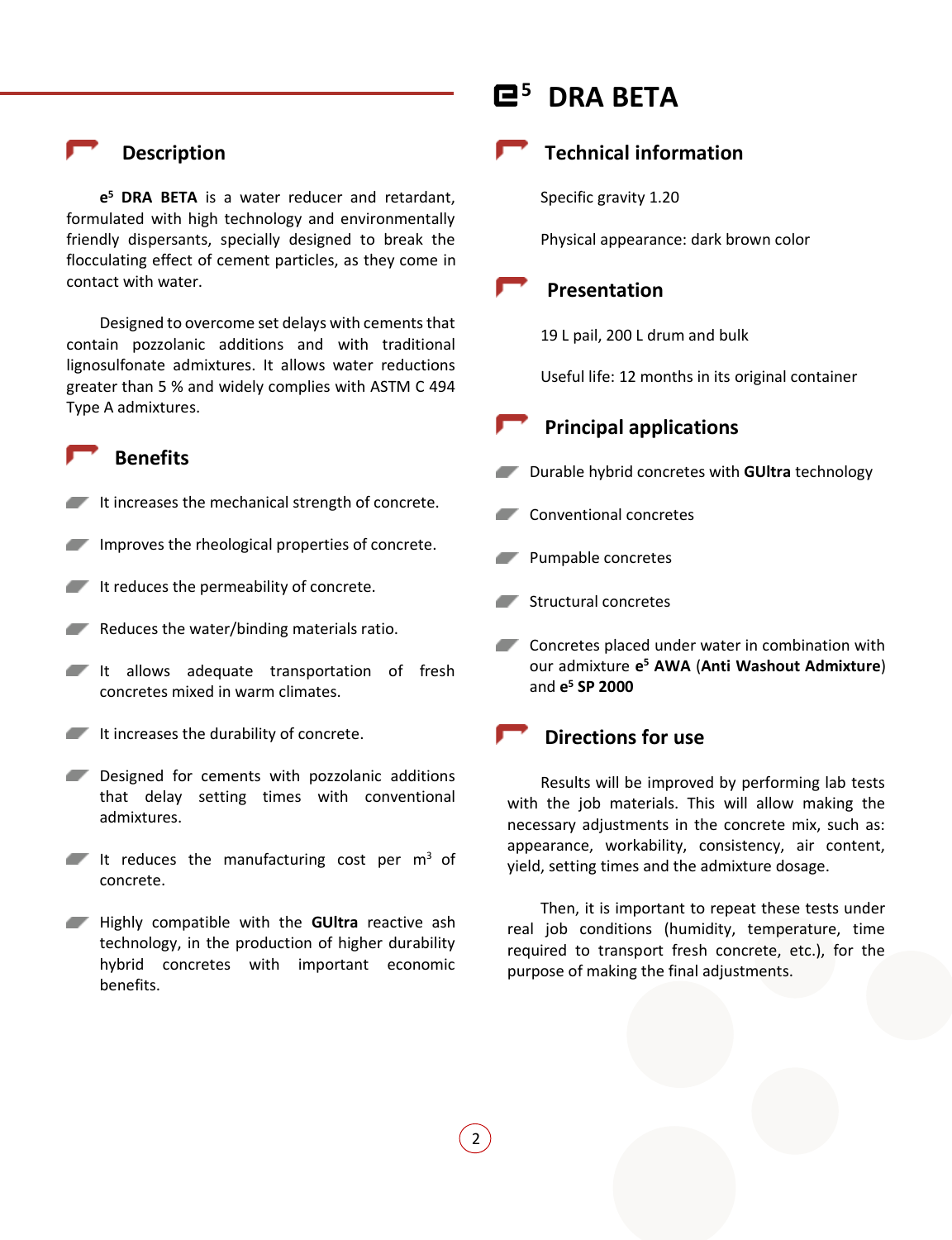Load all the mix design materials: aggregates, cement and 80 % of the mix water. Mix these ingredients during 2 minutes. Add the established volume of admixture with the remaining 20 % of the mix water and finish mixing. This will allow the calcium sulfate to form ettringite with the cement´s tricalcium aluminate, thus improving the admixture´s performance.

Dosages can vary from 4 to 9 mL/kg of cement. This will depend on the concrete´s mix design. An overdose, above the established dosage, can result in a delay in the cement´s speed of hydration.

When used in combination with an integral waterproofer, it is necessary to check the air content and setting times in the concrete mix.

Perform tests in combination with other admixtures. This allows checking for any synergies in the admixture´s behavior; specially air content and setting times.

## **<sup>5</sup> DRA BETA**

It is compatible with all admixtures. In the event of important variations in materials (change of aggregates, cement, etc.), it is necessary to make the required adjustments in the dosage used.

Consult with your **Element5-GUltra** Integral Solutions Technical Advisor for the preparation of durable hybrid concretes, along with an important economic benefit.

#### **Cautions**

- Do not allow the product to freeze.
- **Always keep the product in its original container.**
- Never add the admixture with the aggregates or to the cement without its previous initial hydration, as these actions will negatively impact the admixture´s efficiency.

a a

a

3